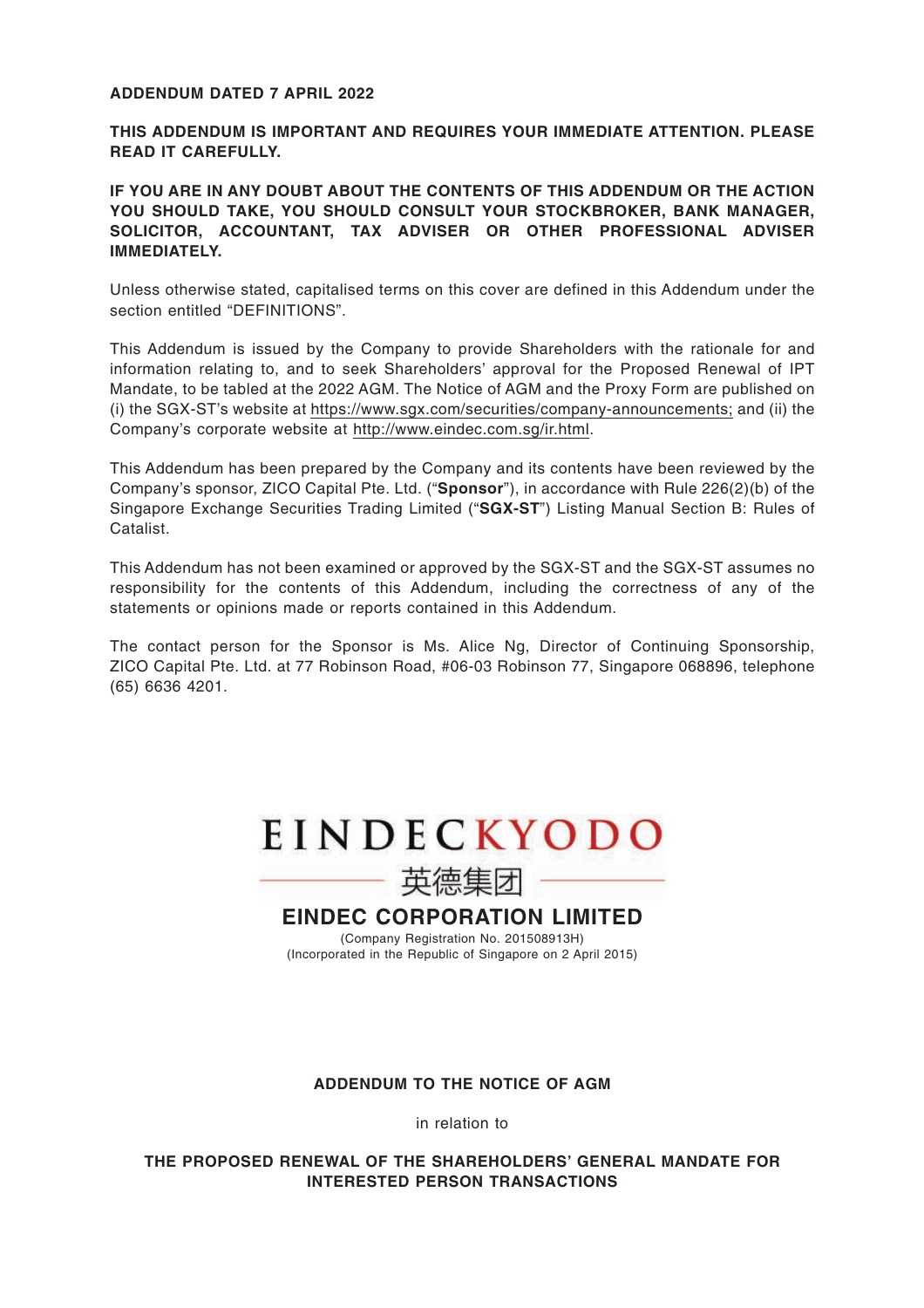# **CONTENTS**

|                |                                                             | $\overline{2}$ |
|----------------|-------------------------------------------------------------|----------------|
|                |                                                             | 6              |
| 1 <sup>1</sup> |                                                             | 6              |
| $\mathcal{P}$  | THE PROPOSED RENEWAL OF THE IPT MANDATE                     | 6              |
| $3_{-}$        | DIRECTORS' AND SUBSTANTIAL SHAREHOLDERS' INTERESTS          | 13             |
| 4 <sup>1</sup> |                                                             | 14             |
| 5 <sub>1</sub> |                                                             | 15             |
| 6.             | DIRECTORS' RESPONSIBILITY STATEMENT                         | 15             |
| 7.             |                                                             | 15             |
|                | APPENDIX - GENERAL INFORMATION RELATING TO CHAPTER 9 OF THE | 16             |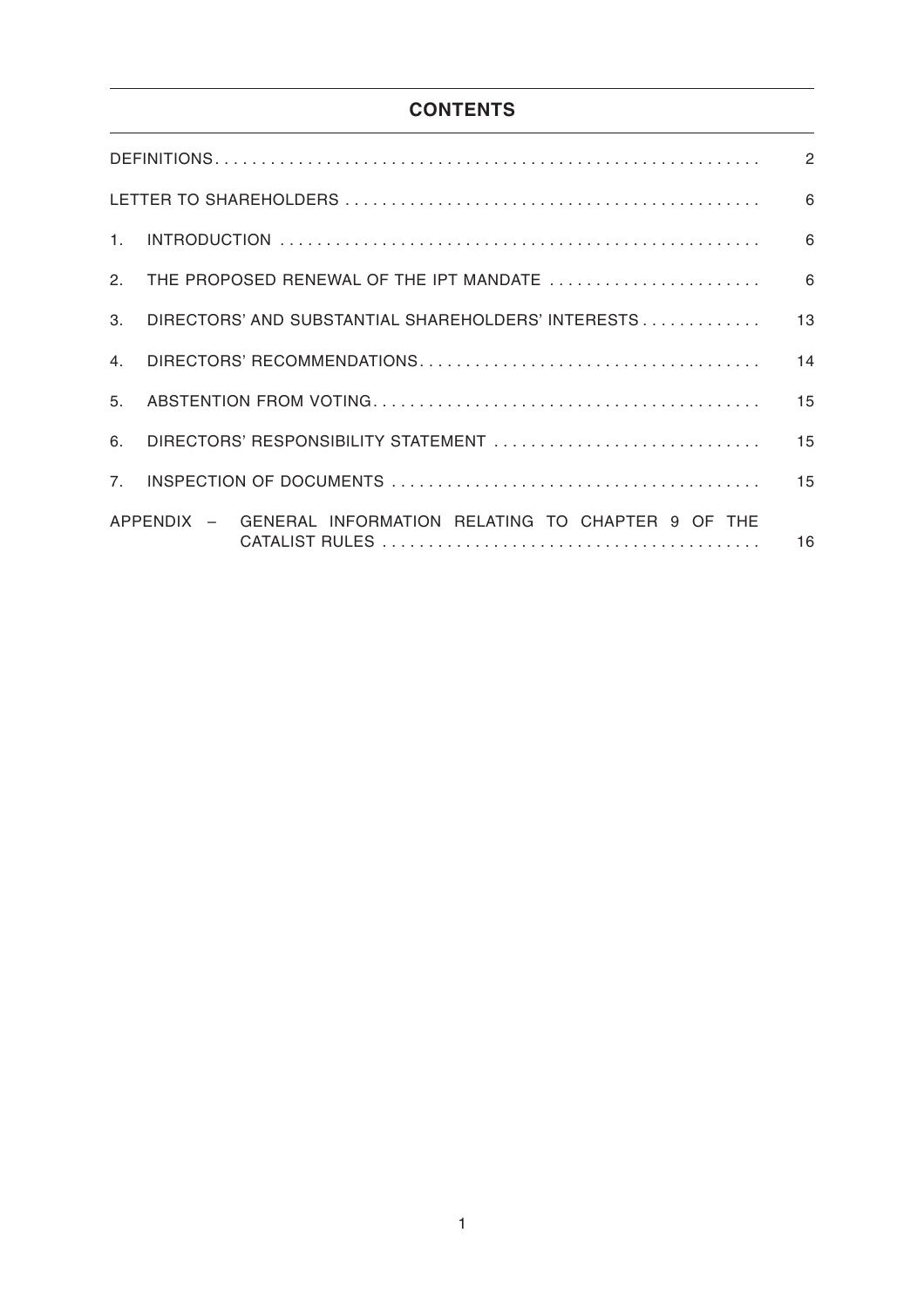## **DEFINITIONS**

For the purposes of this Addendum, the following definitions apply throughout unless otherwise requires or otherwise stated:

| "2018 EGM"                         | t. | The extraordinary general meeting of the Company held on<br>27 April 2018                                                                                                                                                                                                                                                                                                           |  |  |
|------------------------------------|----|-------------------------------------------------------------------------------------------------------------------------------------------------------------------------------------------------------------------------------------------------------------------------------------------------------------------------------------------------------------------------------------|--|--|
| "2021 Annual Report"               | ÷  | The annual report of the Company for FY2021                                                                                                                                                                                                                                                                                                                                         |  |  |
| "2022 AGM"                         | ÷  | The annual general meeting of the Company to be held by<br>way of electronic means on Friday, 22 April 2022 at 10.00<br>a.m., the notice of which is published on (i) the SGX-ST's<br>https://www.sgx.com/securities/company-<br>website<br>at<br>announcements; and (ii) the Company's corporate website<br>at http://www.eindec.com.sg/ir.html                                    |  |  |
| "Addendum"                         | ÷  | This addendum dated 7 April 2022 in relation to the<br>Proposed Renewal of IPT Mandate                                                                                                                                                                                                                                                                                              |  |  |
| "AGM"                              | t. | The annual general meeting of the Company                                                                                                                                                                                                                                                                                                                                           |  |  |
| "Associate(s)"                     | t, | In relation to any Director, chief executive officer,<br>(a)<br>Substantial Shareholder or Controlling Shareholder<br>(being an individual) means:                                                                                                                                                                                                                                  |  |  |
|                                    |    | his immediate family;<br>(i)                                                                                                                                                                                                                                                                                                                                                        |  |  |
|                                    |    | the trustees of any trust of which he or his<br>(ii)<br>immediate family is a beneficiary or, in the case<br>of a discretionary trust, is a discretionary object;<br>and                                                                                                                                                                                                            |  |  |
|                                    |    | any company in which he and his immediate<br>(iii)<br>family together (directly together or indirectly)<br>have an interest of 30% or more, and                                                                                                                                                                                                                                     |  |  |
|                                    |    | in relation to a Substantial Shareholder or<br>(b)<br>- a<br>Controlling Shareholder (being a company) means<br>any other company which is its subsidiary or holding<br>company or is a subsidiary of such holding company<br>or one in the equity of which it and/or such other<br>company or companies taken together (directly or<br>indirectly) have an interest of 30% or more |  |  |
| "Audit Committee"                  | ÷  | The audit committee of the Company for the time being                                                                                                                                                                                                                                                                                                                               |  |  |
| "Auditors"                         |    | The auditors of the Company for the time being                                                                                                                                                                                                                                                                                                                                      |  |  |
| "Board" or "Board of<br>Directors" | ÷  | The board of Directors as at the date of this Addendum                                                                                                                                                                                                                                                                                                                              |  |  |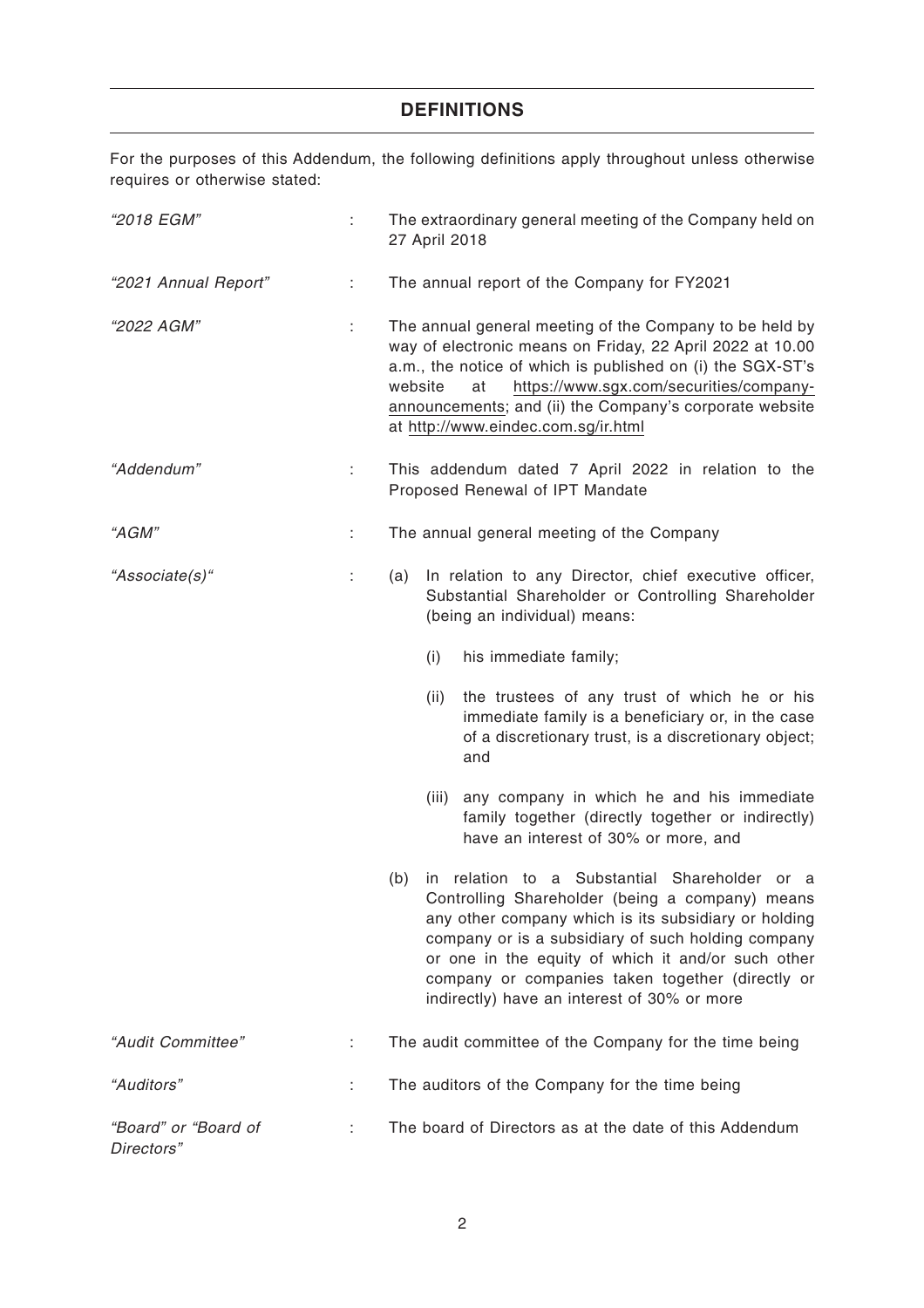| <b>DEFINITIONS</b>                           |    |                                                                                                                                                                                                                                                                                                                                                                                |  |  |
|----------------------------------------------|----|--------------------------------------------------------------------------------------------------------------------------------------------------------------------------------------------------------------------------------------------------------------------------------------------------------------------------------------------------------------------------------|--|--|
| "Catalist"                                   | ÷  | The Catalist Board of the SGX-ST                                                                                                                                                                                                                                                                                                                                               |  |  |
| "Catalist Rules"                             | ÷  | The SGX-ST Listing Manual Section B: Rules of Catalist,<br>as amended, modified or supplemented from time to time                                                                                                                                                                                                                                                              |  |  |
| "CDP"                                        | t. | The Central Depository (Pte) Limited                                                                                                                                                                                                                                                                                                                                           |  |  |
| "Companies Act"                              | ÷. | The Companies Act, Chapter 50 of Singapore, as may be<br>amended, modified or supplemented from time to time                                                                                                                                                                                                                                                                   |  |  |
| "Company"                                    | ÷  | <b>Eindec Corporation Limited</b>                                                                                                                                                                                                                                                                                                                                              |  |  |
| "Controlling Shareholder"                    | ÷  | A person who:                                                                                                                                                                                                                                                                                                                                                                  |  |  |
|                                              |    | holds directly or indirectly 15% or more of the nominal<br>(a)<br>amount of all voting shares in the Company (unless<br>the SGX-ST determines that such a person is not a<br>Controlling Shareholder of the Company); or                                                                                                                                                       |  |  |
|                                              |    | in fact exercises control over the Company<br>(b)                                                                                                                                                                                                                                                                                                                              |  |  |
| "CPF"                                        |    | The Central Provident Fund                                                                                                                                                                                                                                                                                                                                                     |  |  |
| "Director"                                   | ÷  | A director of the Company as at the date of this Addendum                                                                                                                                                                                                                                                                                                                      |  |  |
| <i>"FY2021"</i>                              | İ, | The financial year ended 31 December 2021                                                                                                                                                                                                                                                                                                                                      |  |  |
| "Group"                                      | ÷  | The Company and its subsidiaries                                                                                                                                                                                                                                                                                                                                               |  |  |
| "Chief Financial Officer"                    | ÷. | Queenie Foo Quek Cheng                                                                                                                                                                                                                                                                                                                                                         |  |  |
| "Interested Persons"                         |    | The interested persons of the Company who fall within the<br>IPT Mandate, being the Weiye Group Entities, details as<br>set out in Section 2.5 of this Addendum                                                                                                                                                                                                                |  |  |
| "Interested Person<br>Transactions" or "IPT" |    | The categories of transactions with the Interested Persons<br>which fall within the IPT Mandate, as set out in Section 2.6<br>of this Addendum                                                                                                                                                                                                                                 |  |  |
| "IPT Mandate"                                | ÷  | The general mandate from Shareholders pursuant to<br>Chapter 9 of the Catalist Rules, permitting companies<br>within the Group, or any of them, to enter into the<br>Interested Person Transactions, provided that such<br>transactions are carried out on normal commercial terms<br>and are not prejudicial to the interests of the Company and<br>its minority Shareholders |  |  |
| "Latest Practicable Date"                    |    | 31 March 2022, being the latest practicable date prior to<br>the issue of this Addendum                                                                                                                                                                                                                                                                                        |  |  |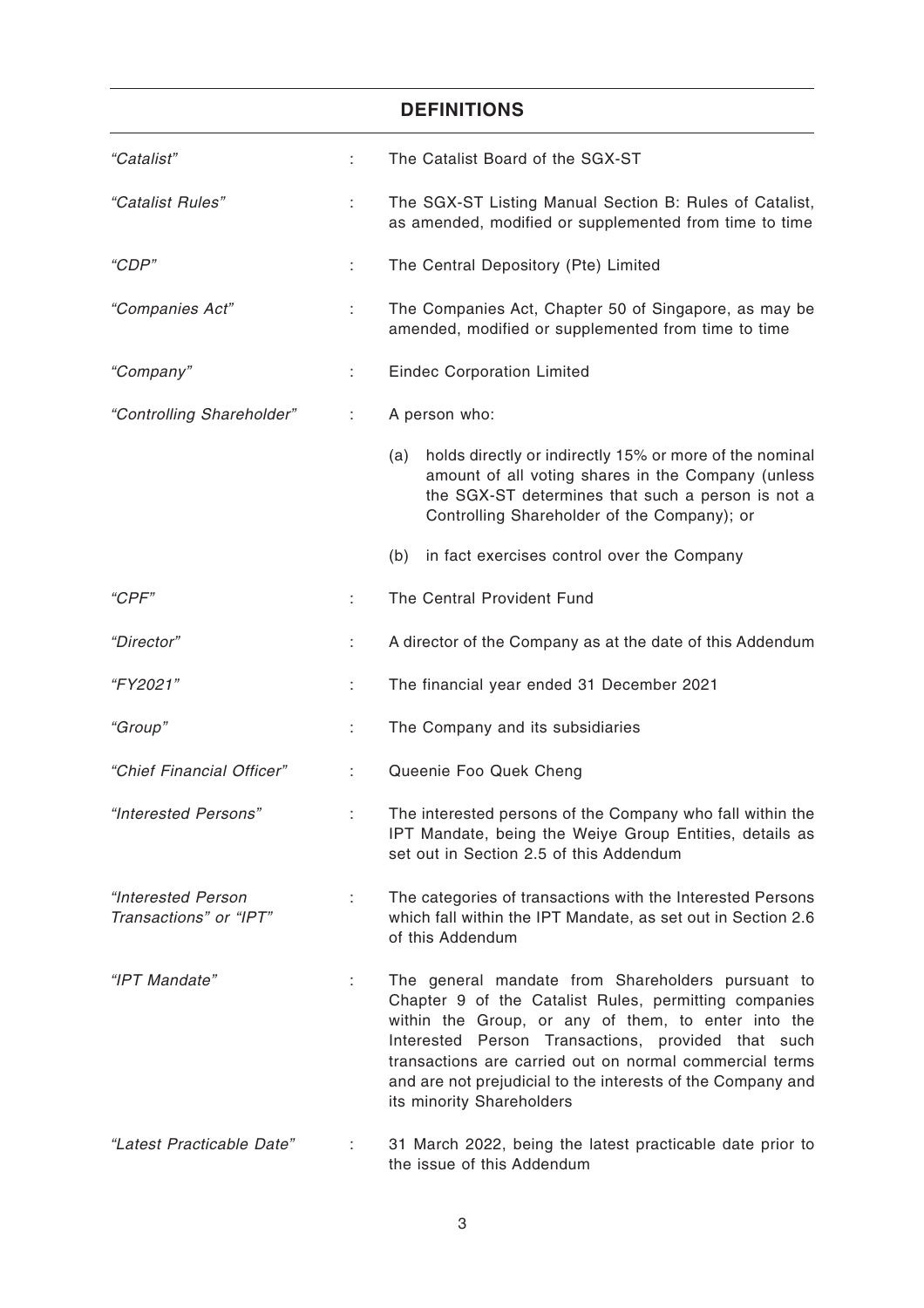# **DEFINITIONS**

| "NTA"                                |    | Net tangible assets                                                                                                                                                                                                                                                                                                                                                                                                                                                                                                                                                                                                      |
|--------------------------------------|----|--------------------------------------------------------------------------------------------------------------------------------------------------------------------------------------------------------------------------------------------------------------------------------------------------------------------------------------------------------------------------------------------------------------------------------------------------------------------------------------------------------------------------------------------------------------------------------------------------------------------------|
| "Proposed Renewal of IPT<br>Mandate" | ÷  | Has the meaning ascribed to it in Section 1.1 of this<br>Addendum                                                                                                                                                                                                                                                                                                                                                                                                                                                                                                                                                        |
| "Recommending Directors"             | ÷. | The Directors who are deemed to be independent for the<br>purposes of making a recommendation to Shareholders in<br>respect of the Proposed Renewal of IPT Mandate, namely,<br>Ms. Jiang Nan, Mr. See Yen Tarn, Mr. Wong Chee Meng<br>Lawrence and Mr. Jeffrey Ong Shen Chieh                                                                                                                                                                                                                                                                                                                                            |
| "Securities Account"                 | ÷. | The securities accounts maintained by a Depositor with<br>CDP, but does not include a securities sub-account<br>maintained with a Depository Agent                                                                                                                                                                                                                                                                                                                                                                                                                                                                       |
| "SGX-ST"                             | ÷  | Singapore Exchange Securities Trading Limited                                                                                                                                                                                                                                                                                                                                                                                                                                                                                                                                                                            |
| "Share(s)"                           | t. | Ordinary share(s) in the capital of the Company                                                                                                                                                                                                                                                                                                                                                                                                                                                                                                                                                                          |
| "Shareholders"                       | ÷. | Registered holders of Shares in the Register of Members of<br>the Company, except that where the registered holder is<br>CDP, the term "Shareholders" shall, in relation to such<br>Shares and where the context admits, mean the persons<br>named as Depositors in the Depository Register<br>maintained by CDP and whose Securities Accounts<br>maintained with CDP are credited with those Shares. Any<br>Shares held by or shareholders of<br>reference<br>to<br>Shareholders shall include Shares standing to the credit of<br>their respective securities accounts in the Depository<br>Register maintained by CDP |
| "Substantial Shareholder"            | ÷  | A person who has an interest (directly or indirectly) in one<br>(1) or more voting Shares and the total votes attaching to<br>that Share, or those Shares, is not less than 5% of the total<br>votes attached to all the voting Shares of the Company                                                                                                                                                                                                                                                                                                                                                                    |
| "Take-over Code"                     | ÷. | The Singapore Code on Take-overs and Mergers, as may<br>be amended or modified from time to time                                                                                                                                                                                                                                                                                                                                                                                                                                                                                                                         |
| "Weiye Group Entities"               | ÷  | Weiye Holdings Limited and its subsidiaries                                                                                                                                                                                                                                                                                                                                                                                                                                                                                                                                                                              |
| <b>Currencies, Units and Others</b>  |    |                                                                                                                                                                                                                                                                                                                                                                                                                                                                                                                                                                                                                          |
| "S\$"                                |    | Singapore dollars, the lawful currency of the Republic of<br>Singapore                                                                                                                                                                                                                                                                                                                                                                                                                                                                                                                                                   |
| "%" or "per cent"                    |    | Per centum or percentage                                                                                                                                                                                                                                                                                                                                                                                                                                                                                                                                                                                                 |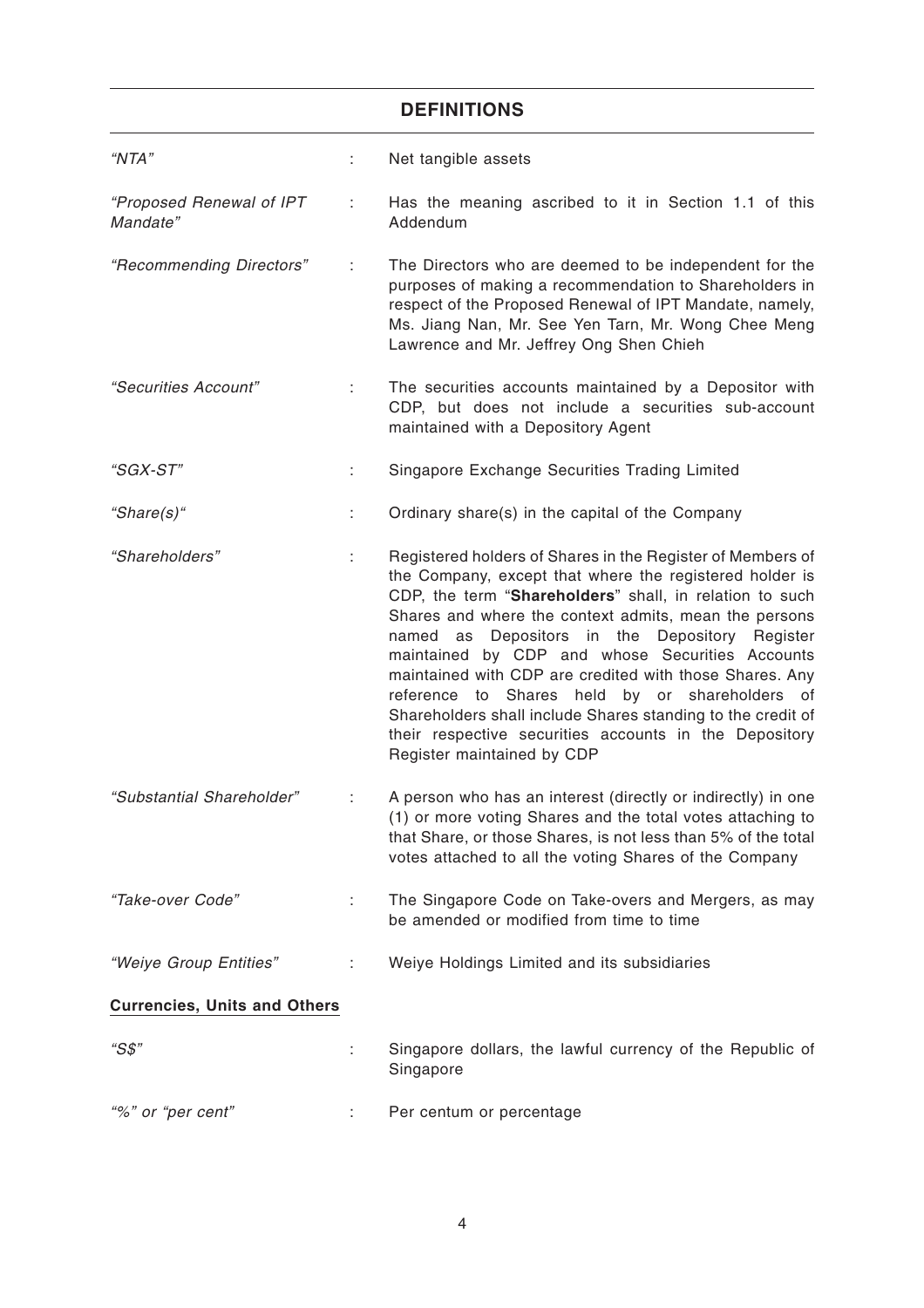## **DEFINITIONS**

The terms "**Depositor**", "**Depository Agent**" and "**Depository Register**" shall have the meanings ascribed to them respectively in Section 81SF of the Securities and Futures Act, Chapter 289 of Singapore (as may be amended, modified or supplemented from time to time). The term "treasury shares" shall have the meaning ascribed to it in the Companies Act.

Words importing the singular shall, where applicable, include the plural and vice versa, and words importing the masculine gender shall, where applicable, include the feminine and the neuter genders and vice versa. References to persons shall, where applicable, include corporations and limited liability partnerships.

The headings in this Addendum are inserted for convenience only and shall be ignored in construing in this Addendum.

Any reference in this Addendum to any enactment is a reference to that enactment as for the time being amended or re-enacted. Any term defined under the Companies Act, the Catalist Rules, the Take-over Code or any statutory modification thereof and used in this Addendum shall, where applicable, have the meaning assigned to it under the Companies Act, the Catalist Rules, the Take-over Code or any statutory modification thereof, as the case may be, unless otherwise provided.

Any reference to a time of day and dates in this Addendum is made by reference to Singapore time and dates, unless otherwise stated.

Any discrepancies in figures included in this Addendum between the amounts listed and the totals thereof are due to rounding. Accordingly, figure shown as totals in this Addendum may not be an arithmetic aggregation of the figures that precede them.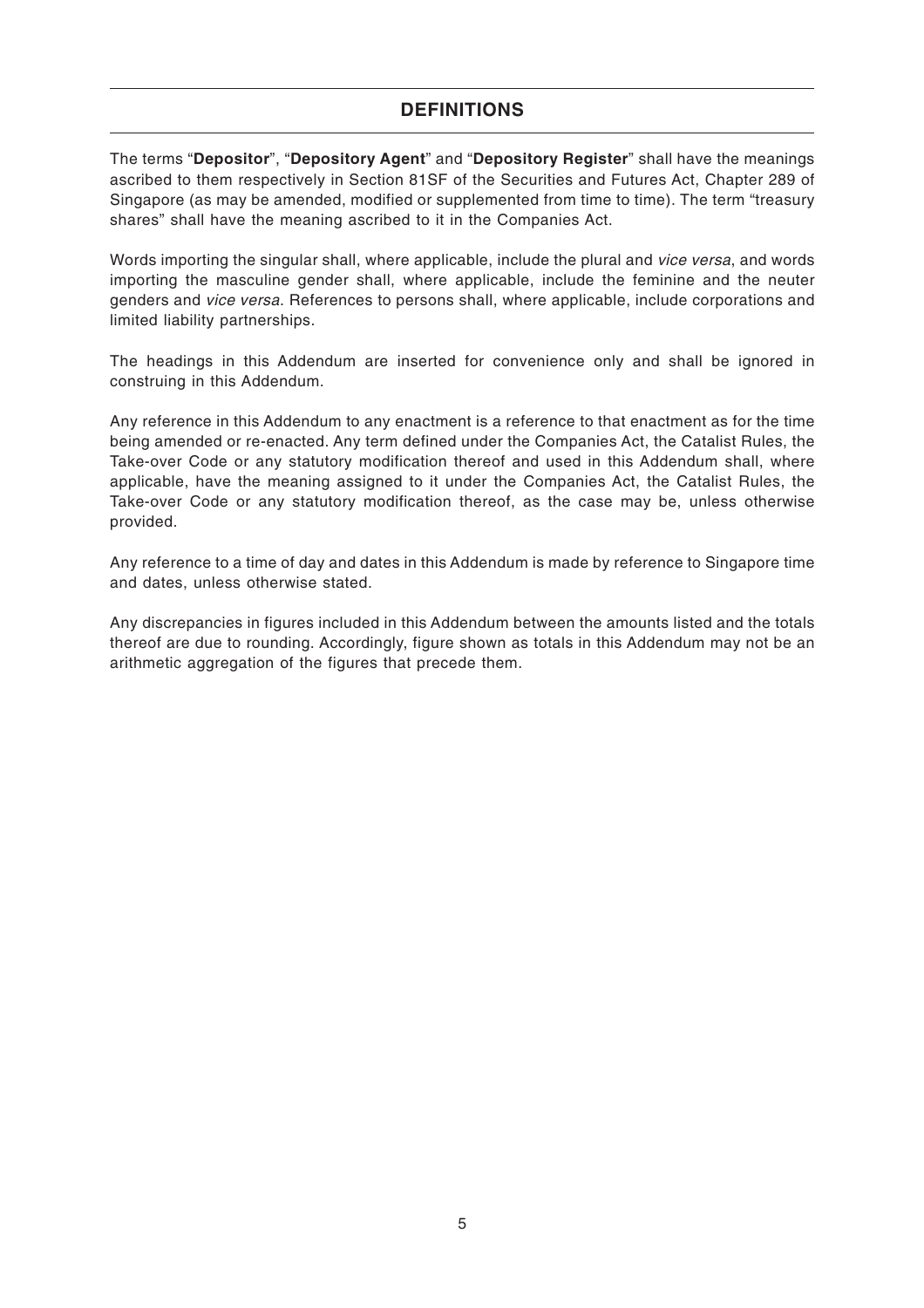## **EINDEC CORPORATION LIMITED**

(Company Registration No. 201508913H) (Incorporated in the Republic of Singapore on 2 April 2015)

## **Directors:**

**Registered Office:**

Mr. Zhang Wei (Non-Executive and Non-Independent Chairman) Ms. Jiang Nan (Non-Executive and Non-Independent Director) Mr. See Yen Tarn (Independent Director) Mr. Wong Chee Meng Lawrence (Independent Director) Mr. Jeffrey Ong Shen Chieh (Independent Director)

10 Bukit Batok Crescent #06-05 The Spire Singapore 685079

7 April 2022

## **To: The Shareholders of Eindec Corporation Limited**

Dear Sir/Madam,

## **THE PROPOSED RENEWAL OF THE SHAREHOLDERS' GENERAL MANDATE FOR INTERESTED PERSON TRANSACTIONS**

## **1. INTRODUCTION**

- 1.1 Pursuant to Chapter 9 of the Catalist Rules, the Directors intend to seek Shareholders' approval at the 2022 AGM for the proposed renewal of the IPT Mandate (the "**Proposed Renewal of IPT Mandate**").
- 1.2 The purpose of this Addendum is to explain the rationale for and provide information to Shareholders for the Proposed Renewal of IPT Mandate.
- 1.3 Shareholders should read this Addendum carefully and consider the recommendation of the Directors in Section 4 of this Addendum.

### **2. THE PROPOSED RENEWAL OF THE IPT MANDATE**

### 2.1 **Background**

The IPT Mandate was adopted by Shareholders at the 2018 EGM and was last renewed at the AGM held on 22 April 2021. The IPT Mandate will expire on 22 April 2022, being the date of the 2022 AGM. Accordingly, pursuant to Rule 920 of the Catalist Rules, the Company will seek Shareholders' approval for the Proposed Renewal of the IPT Mandate.

The Proposed Renewal of the IPT Mandate will enable the Company and/or its subsidiaries which are considered to be entities at risk within the meaning of Rule 904(2) of the Catalist Rules, in their ordinary course of business, to enter into categories of transactions with specified classes of the Company's interested persons, provided that such transactions are entered into on normal commercial terms and will not be prejudicial to the interests of the Company and its minority Shareholders.

There is no change in the categories of transactions, entities at risk and interested persons in the Proposed Renewal of the IPT Mandate.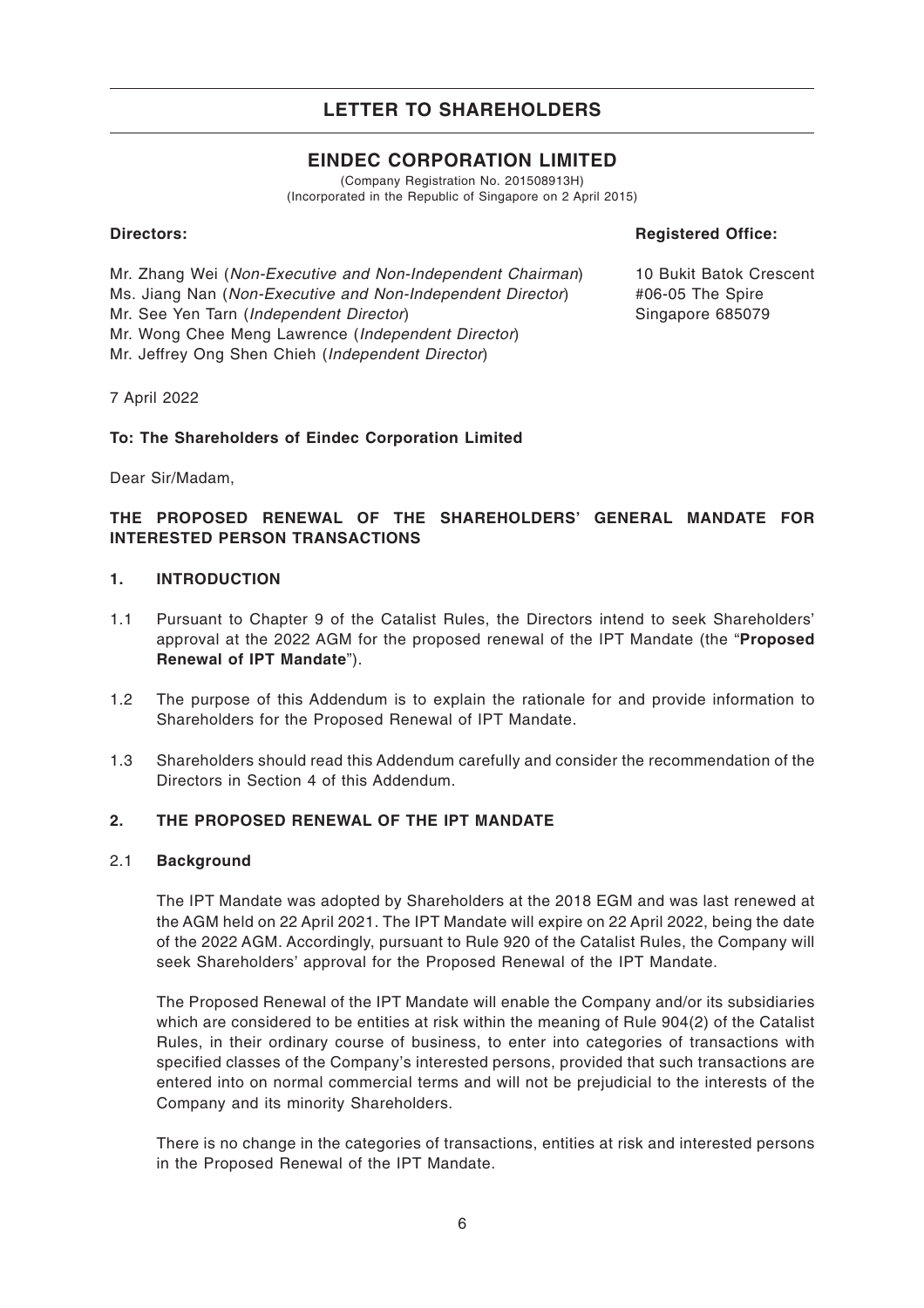The renewed IPT Mandate will take effect from the passing of the ordinary resolution relating thereto at the 2022 AGM and will (unless revoked or varied by the Company in general meeting) continue in force until the next AGM of the Company. Approval from Shareholders will be sought for the renewal of the IPT Mandate at the next and each subsequent AGM of the Company, subject to satisfactory review by the Audit Committee of its continued relevance and application to transactions with the Interested Persons and its confirmation that the methods or review procedures for the transactions with Interested Persons are sufficient to ensure that the transactions are carried out on normal commercial terms and will not be prejudicial to the interests of the Company and its minority Shareholders.

## 2.2 **Chapter 9 of the Catalist Rules**

Chapter 9 of the Catalist Rules governs transactions in which a listed company or any of its subsidiaries or associated companies (known as an "**entity at risk**") enters into or proposes to enter into with a party who is an interested person of the listed company. The purpose is to guard against the risk that the interested persons could influence the listed company, its subsidiaries or associated companies to enter into transactions with the interested persons that may adversely affect the interests of the listed company or its shareholders. The definitions of certain terms which are used in Chapter 9 of the Catalist Rules (such as "**entity at risk**", "**interested person**" and "**associate**") are set out in the **Appendix** of this Addendum.

Under Chapter 9 of the Catalist Rules, where an entity at risk proposes to enter into a transaction with an interested person, an immediate announcement or an immediate announcement and shareholders' approval is required in respect of that transaction if its value is equal to, or more than, certain financial thresholds.

In particular, an immediate announcement is required where:

- (a) the transaction is of a value equal to, or more than, 3% of the group's latest audited NTA; or
- (b) the aggregate value of all transactions entered into with the same interested person during the same financial year amounts to 3% or more of the group's latest audited NTA.

Further, shareholders' approval (in addition to an immediate announcement) is required where:

- (a) the transaction is of a value equal to, or more than, 5% of the group's latest audited NTA; or
- (b) the transaction, when aggregated with other transactions entered into with the same interested person during the same financial year, is of a value equal to, or more than, 5% of the group's latest audited NTA.

The above requirements for immediate announcement and/or for shareholders' approval do not apply to any transaction below S\$100,000, and certain transactions which, by reason of the nature of such transactions, are not considered to put the listed company at risk and hence excluded from the ambit of Chapter 9 of the Catalist Rules. Notwithstanding this, while transactions below S\$100,000 are not normally aggregated under the above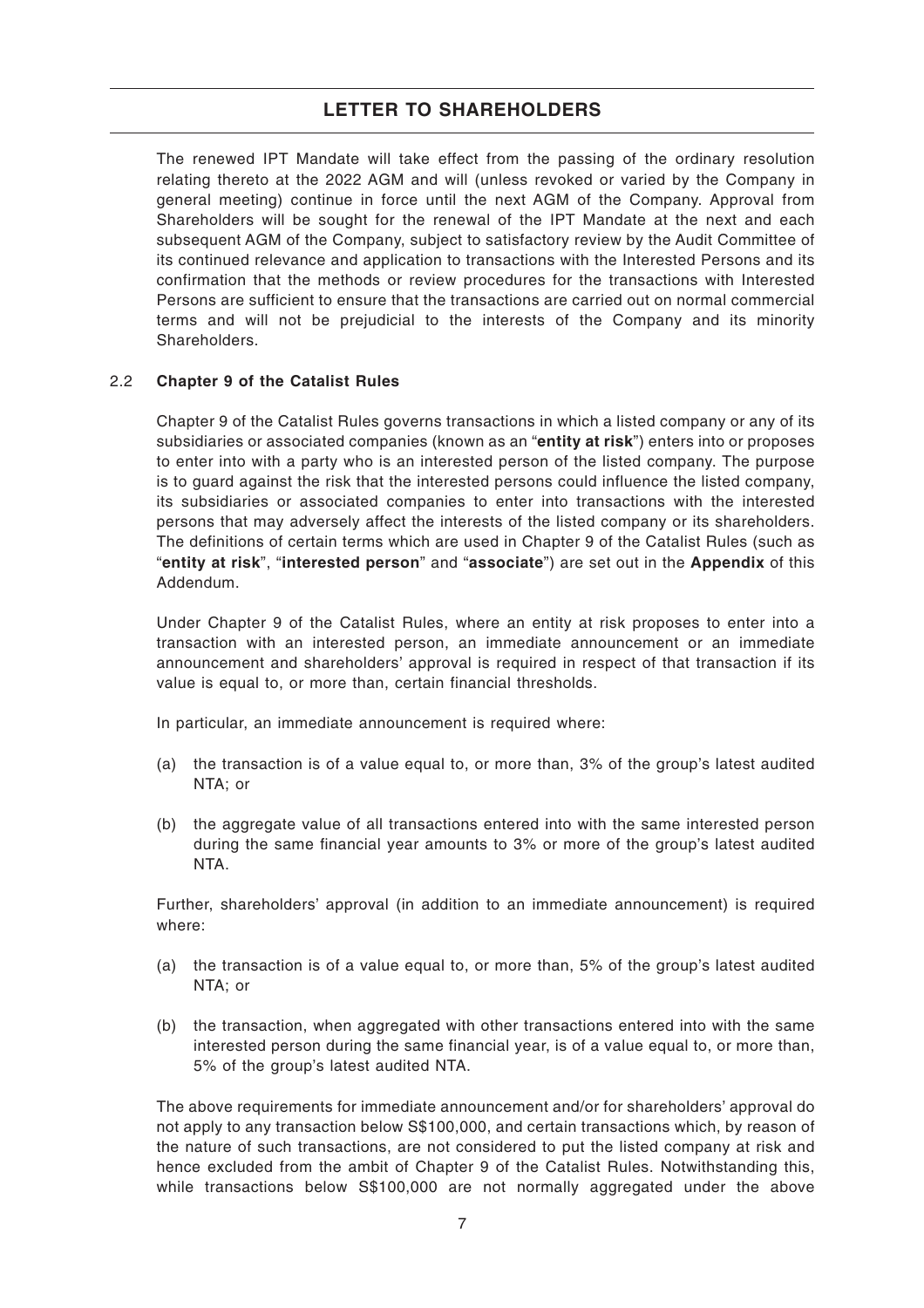requirements, the SGX-ST may aggregate any such transaction entered into during the same financial year and treat them as if they were one transaction in accordance with Rule 902 of the Catalist Rules (being that, in applying the rules under Chapter 9, regard must be given to the objective of this Chapter 9, and the economic and commercial substance of the interested person transaction, instead of legal form and technicality).

Based on the latest audited consolidated financial statements of the Group for FY2021, the audited NTA of the Group as at 31 December 2021 was S\$6,607,000. Accordingly, for illustration purposes, in relation to the Group and for the purposes of Chapter 9 of the Catalist Rules, for the current financial year ending 31 December 2022, Shareholders' approval is required where:

- (a) an interested person transaction is of a value equal to, or more than, approximately S\$330,350 (the "**Threshold**"), being 5% of the latest audited NTA value of the Group; or
- (b) the interested person transaction, when aggregated with other transactions entered into with the same Interested Person during the same financial year, is of a value equal to, or more than, the Threshold.

Rule 920 of the Catalist Rules, however, permits a listed company to seek a general mandate from its shareholders for recurrent transactions of a revenue or trading nature or those necessary for its day-to-day operations such as the purchase and sale of supplies and materials (but not in respect of the purchase or sale of assets, undertakings or businesses) that may be carried out with the listed company's interested persons. A general mandate is also subject to annual renewal.

The Company estimates that from the date of the 2022 AGM to the date of the next AGM, which will have to be held no later than 30 April 2023, the value of the Interested Person Transactions may cross the Threshold, and accordingly, the Company is seeking the Proposed Renewal of IPT Mandate to ensure that it remains in compliance with the requirements of Chapter 9 of the Catalist Rules.

### 2.3 **Rationale for the Proposed Renewal of IPT Mandate**

It is envisaged that in the ordinary course of their business, transactions between members in the Group and the Interested Persons (as described in Section 2.5 of this Addendum) are likely to occur from time to time. Such transactions would include, but are not limited to the supply and installation of air purification systems in the ordinary course of business of the Group to the Weiye Group Entities, details of which are contained in Section 2.6 of this Addendum.

In view of the time-sensitive nature of these requirements and the frequency of commercial transactions between members in the Group and the Interested Persons, obtaining the approval from the Shareholders for the Proposed Renewal of IPT Mandate pursuant to Chapter 9 of the Catalist Rules will enable:

- (a) the Company;
- (b) subsidiaries of the Company (excluding subsidiaries listed on the SGX-ST or an approved exchange); and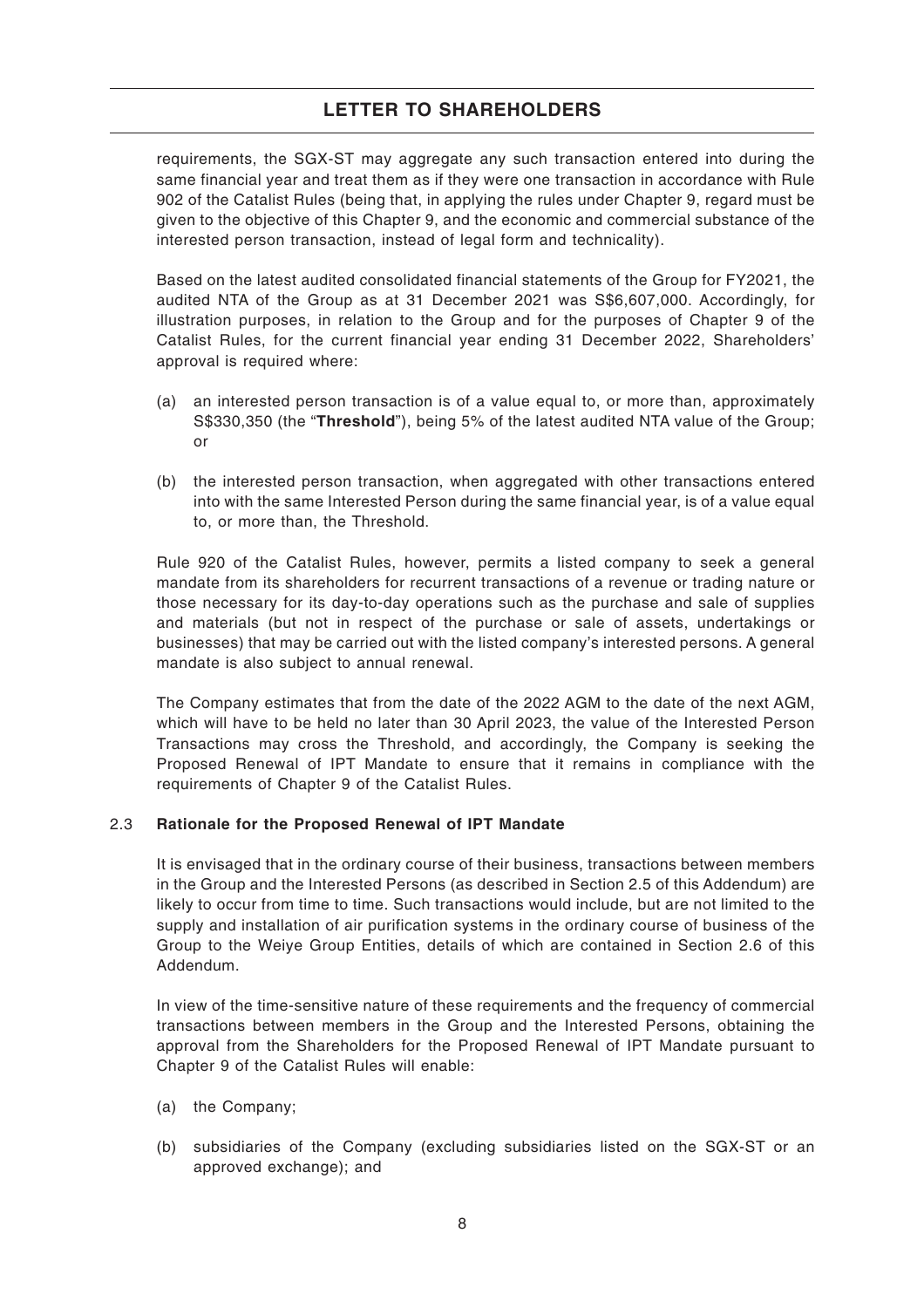(c) associated companies of the Company (other than associated companies that are listed on the SGX-ST or an approved exchange) over which the Group, or the Group and its interested person(s), has or have control,

or any of them, in the ordinary course of their businesses, to enter into Interested Person Transactions (set out in Section 2.6 of this Addendum) with the Interested Persons (as set out in Section 2.5 of this Addendum), provided such Interested Person Transactions are made on normal commercial terms and will not be prejudicial to the interests of the Company and its minority Shareholders.

### 2.4 **Benefits to Shareholders**

The IPT Mandate will eliminate the need for the Company to announce, or to announce and convene separate general meetings on each occasion to seek Shareholders' prior approval for the entry by the relevant member in the Group into such Interested Person Transactions. This will substantially reduce the expenses associated with the convening of general meetings (including the engagement of external advisers and preparation of documents) on an ad hoc basis, improve administrative efficacy considerably, and allow manpower resources and time to be channelled towards attaining other business objectives.

The Group will be able to maximise its business opportunities especially in transactions that are time-sensitive in nature, and the significant amount of administrative resources, time and expenses saved could be channelled towards attaining other corporate objectives. The provision of products and services to the Interested Persons is also an additional source of revenue stream for the Group which will help to bolster its market share within the industry, provided that such products and services are provided on normal commercial terms and are not prejudicial to the interests of the Company and its minority Shareholders. Notwithstanding the above, Shareholders will be updated on the value of such Interested Person Transactions through the Company's interim and full-year financial results announcements and in its annual reports.

### 2.5 **Scope of the IPT Mandate**

The IPT Mandate applies to the Interested Person Transactions which are carried out between the Group and the Weiye Group Entities.

Weiye Holdings Limited is a Controlling Shareholder of the Company and owns 66.76% of the issued and paid-up share capital of the Company as at the Latest Practicable Date. Weiye Holdings Limited is listed on the Main Board of the Stock Exchange of Hong Kong Limited. The Weiye Group Entities are principally engaged in the business of property development of residential and commercial properties in the People's Republic of China.

Pursuant to Chapter 9 of the Catalist Rules, each of the companies in the Weiye Group Entities is an Interested Person. In addition, the Non-Executive and Non-Independent Chairman of the Company, Zhang Wei, is a director and owns 54.46% of the issued and paid-up share capital of Weiye Holdings Limited as at the Latest Practicable Date.

### 2.6 **Categories of Interested Person Transactions**

The transactions contemplated under the IPT Mandate involve the supply and/or installation of air purification systems and other products, which are recurring transactions of revenue or trading nature or necessary for its business by the Group, to the Weiye Group Entities.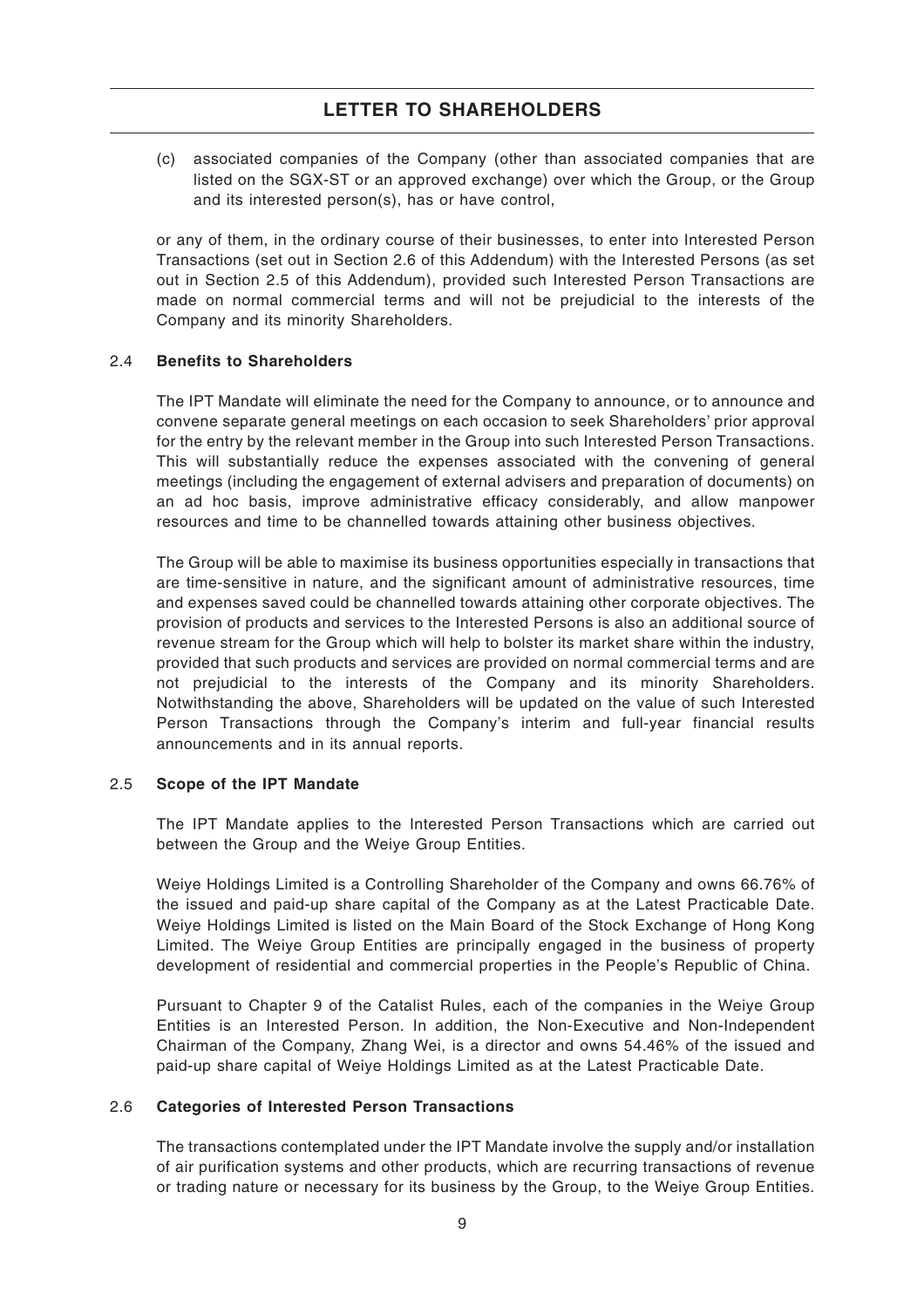Under the supply agreements that will be entered into between the Group and the Weiye Group Entities, the Group will supply with and/or install for the Weiye Group Entities such quantity of air purification systems and other products as the Weiye Group Entities may request from time to time and subject to the terms and conditions of each individual supply agreement entered into between the Group and the Weiye Group Entities.

The IPT Mandate will not cover any transaction by a member in the Group with an Interested Person that is below S\$100,000 in value as the threshold and aggregation requirements of Chapter 9 of the Catalist Rules would not apply to such transactions.

Transactions with interested persons (including the Interested Persons) that do not fall within the ambit of the IPT Mandate will be subject to the relevant provisions of Chapter 9 of the Catalist Rules and/or other applicable provisions of the Catalist Rules.

### 2.7 **Review Procedures for Interested Person Transactions**

The Group has established the following procedures to ensure that the Interested Person Transactions are undertaken on an arm's length basis and on normal commercial terms and are not prejudicial to the interests of the Company and its minority Shareholders. In general, these are procedures established by the Group to ensure that the Interested Person Transactions are undertaken on an arm's length basis and on normal commercial terms consistent with the Group's usual business practices and policies, which are generally no more favourable to the Interested Persons than those extended to unrelated third parties.

All supply agreements entered into with Interested Persons are to be carried out based on the prevailing market rates on terms which are no more favourable to the Interested Persons than the usual commercial terms extended to unrelated third parties or otherwise in accordance with applicable industry norms. All Interested Person Transactions must also be consistent with the usual practices and policies of the Group.

The Group will use its reasonable endeavours to compare the quotation offered to the Interested Persons with at least two (2) recent contracts or agreements entered into by the Group with unrelated third parties to ensure that the prices and terms offered to the Interested Persons shall be no more favourable than the usual commercial terms extended to unrelated third parties.

In the event that two (2) recent contracts or agreements are not available as a basis for comparison, a manager of the Group who is independent of the Interested Persons ("**Independent Manager**") will determine a reasonable percentage mark-up from cost to ensure that the pricing for such supply to Interested Persons is in accordance with industry norms and usual business practices, strategic direction of the Group and pricing policies of the relevant company in the Group. The reasonable percentage mark-up from cost as determined by the Independent Manager shall be approved by the Chief Financial Officer (who shall not be interested in any of the Interested Person Transactions) prior to entry and subject to the Audit Committee's review on a half-yearly basis.

The prices and terms of the Interested Person Transactions shall be no more favourable than the usual commercial terms extended to unrelated third parties, after taking into account, factors such as (but not limited to) the nature of the product, delivery schedules, order quantity, foreign exchange rates, customer requirements and specifications, duration of contract, credit worthiness, preferential rates, discounts or rebates for bulk purchases, and cost of freight.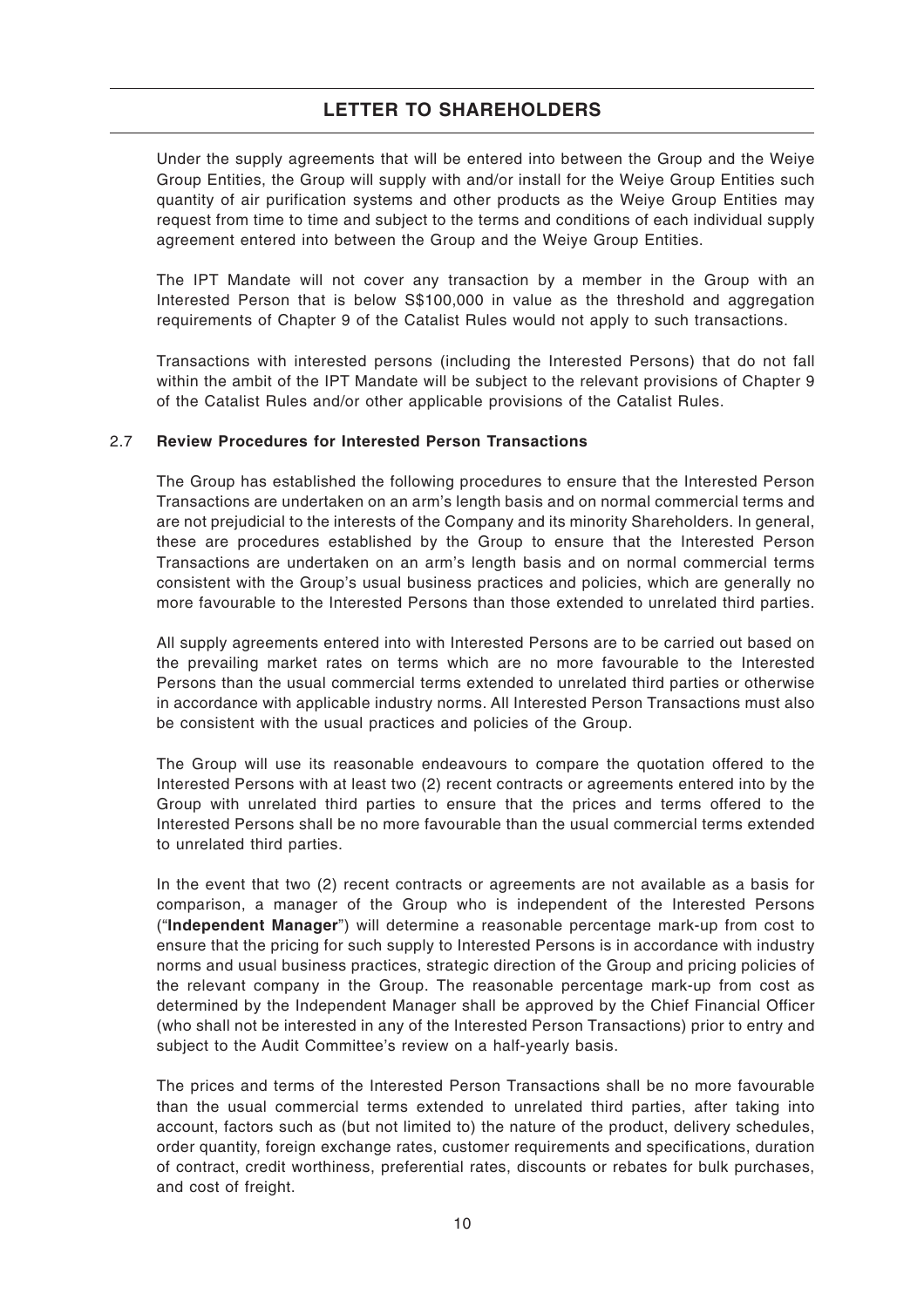Notwithstanding the aforementioned, the Group shall monitor all Interested Person Transactions entered into by the Group categorising the transactions as follows:

- (a) a "category one" Interested Person Transaction is one where the value thereof is 3.0% or more of the latest audited NTA of the Group; and
- (b) a "category two" Interested Person Transaction is one where the value thereof is below 3.0% of the latest audited NTA of the Group.

All "category one" Interested Person Transactions must be approved by the Audit Committee prior to entry. All "category two" Interested Person Transactions must be approved by the Chief Financial Officer prior to entry and shall be reviewed on a half yearly basis by the Audit Committee to ensure that the Interested Person Transactions are carried out on normal commercial terms and in accordance with the procedures outlined above.

In the event that the aggregate value of all transactions entered into with the same Interested Person during the same financial year amounts to 3.0% or more of the latest audited NTA of the Group, such Interested Person Transaction will be subject to prior review and approval by the Audit Committee.

#### 2.8 **Register of Interested Person Transactions**

The Company will maintain a register of all transactions carried out with the Interested Persons and shall include all information pertinent to the evaluation of the transactions such as, but not limited to, the value of the transactions, the nature of the transactions, the material terms and conditions, the basis for determining the transaction prices, and supporting evidence and quotations obtained to support such basis.

The register of Interested Person Transactions shall be prepared, maintained and monitored by the Chief Financial Officer (who shall not be interested in any of the Interested Person Transactions) who is duly delegated to do so by the Audit Committee, and reviewed by the Audit Committee and internal Auditors on an annual basis. Any discrepancies or significant variances from the Group's usual business practices and pricing policies will be highlighted to the Audit Committee.

#### 2.9 **Review by the Audit Committee**

The Audit Committee shall review the annual internal audit reports (including the register of Interested Person Transactions) on Interested Person Transactions and Interested Person Transactions set out in the half-yearly report at the half-yearly meetings to ascertain that the established review procedures to monitor Interested Person Transactions have been complied with.

If during these reviews by the Audit Committee, the Audit Committee is of the view that the review procedures as stated above have become inappropriate or insufficient in view of changes to the nature of, or the manner in which, the business activities of the Group are conducted, to ensure that the mandated Interested Person Transactions will be conducted based on the Group's normal commercial terms and hence, will not be prejudicial to the interests of the Company and its minority Shareholders, the Company will then revert to Shareholders for a fresh mandate based on new guidelines and procedures for transactions with the Interested Persons, to ensure that the Interested Person Transactions will be conducted based on normal commercial terms and hence, will not be prejudicial to the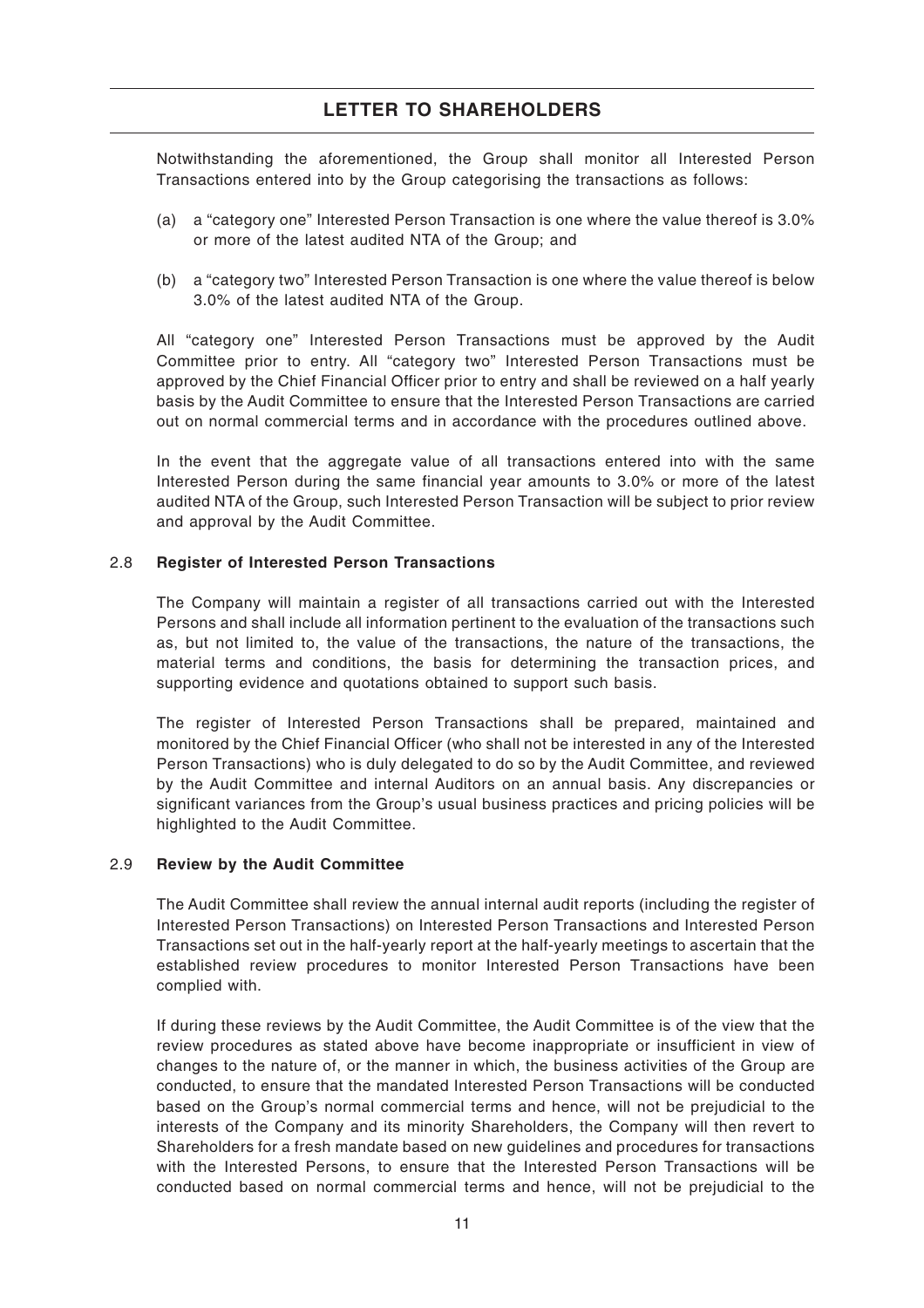interests of the Company and its minority Shareholders. During the period prior to obtaining a fresh mandate from the Shareholders, all Interested Person Transactions will be subject to prior review and approval by the Audit Committee.

If any member of the Audit Committee has an interest in the Interested Person Transaction, he shall abstain from participating in the review and approval process in relation to that Interested Person Transaction.

The Audit Committee is of the view that the above guidelines and procedures are sufficient to ensure that these Interested Person Transactions will be on normal commercial terms and will not be prejudicial to the interests of the Company and its minority Shareholders.

## 2.10 **Validity Period of the IPT Mandate**

The IPT Mandate will take effect from the passing of the ordinary resolution relating thereto, and will (unless revoked or varied by the Company in general meeting) continue in force until the next AGM of the Company. Approval from the Shareholders will be sought for the renewal of the IPT Mandate at the next AGM and at each subsequent AGM of the Company, subject to satisfactory review by the Audit Committee of its continued application to the transactions with the Interested Persons.

### 2.11 **Disclosure under the Catalist Rules**

The Company will announce the aggregate value of transactions conducted with the Interested Persons pursuant to the IPT Mandate for the relevant financial periods which the Company is required to report on pursuant to Rule 705 of the Catalist Rules and within the time required for the announcement of such reports.

Disclosure will also be made in the Company's annual report of the aggregate value of transactions conducted with the Interested Persons pursuant to the IPT Mandate during the financial year, and in the annual reports for subsequent financial years that the IPT Mandate continues in force, in accordance with the requirements of Chapter 9 of the Catalist Rules.

The name of interested persons and the corresponding aggregate value of the Interested Person Transactions will be presented in the following format (or in such other form as the Catalist Rules may require from time to time):

| Name of<br><b>Interested</b> | Nature of    | Aggregate value of all<br>interested person<br>transactions during the<br>financial year under<br>review (excluding<br>transactions less than<br>S\$100,000 and<br>transactions conducted<br>under Shareholders'<br>general mandate<br>pursuant to Rule 920 of | Aggregate value of all<br>interested person<br>transactions conducted<br>under Shareholders'<br>general mandate<br>pursuant to Rule 920 of<br>the Catalist Rules<br>(excluding transactions |
|------------------------------|--------------|----------------------------------------------------------------------------------------------------------------------------------------------------------------------------------------------------------------------------------------------------------------|---------------------------------------------------------------------------------------------------------------------------------------------------------------------------------------------|
| <b>Person</b>                | relationship | the Catalist Rules)                                                                                                                                                                                                                                            | less than S\$100,000)                                                                                                                                                                       |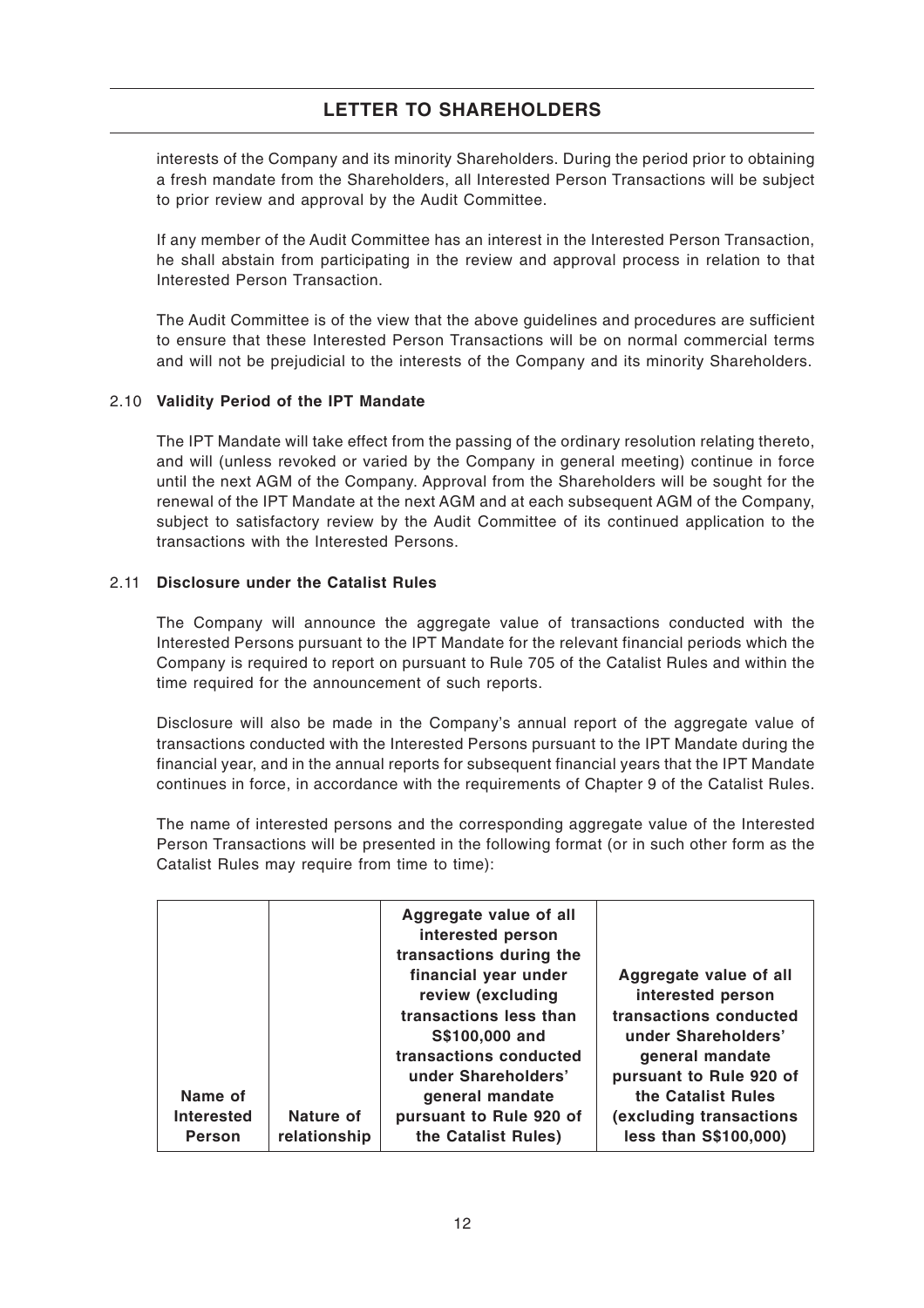## 2.12 **Statement of the Audit Committee**

Pursuant to Rule 920(1)(c) of the Catalist Rules, the Audit Committee confirms that:

- (a) the methods or procedures for determining the transaction prices of the Interested Person Transactions as set out in Sections 2.7 to 2.9 of this Addendum have not changed since the IPT Mandate was adopted by Shareholders at the 2018 EGM and last renewed at the AGM held on 22 April 2021; and
- (b) the methods or procedures for determining the transaction prices of the Interested Person Transactions as described in Sections 2.7 to 2.9 of this Addendum are sufficient to ensure that the transactions will be carried out on normal commercial terms and will not be prejudicial to the interests of the Company and its minority **Shareholders**

If, during the periodic reviews by the Audit Committee, the Audit Committee is of the view that the review procedures are inadequate or inappropriate to ensure that the relevant transactions with the Interested Person will be carried out on normal commercial terms and will not be prejudicial to the interests of the Company and its minority Shareholders, or in the event of any amendment to Chapter 9 of the Catalist Rules, the Audit Committee will, in consultation with the Board, take such action as it deems proper in respect of such procedures and/or modify or implement such procedures as may be necessary and direct the Company to revert to Shareholders for a fresh mandate based on the new guidelines and procedures for Interested Person Transactions.

## **3. DIRECTORS' AND SUBSTANTIAL SHAREHOLDERS' INTERESTS**

The interests of the Directors in the Shares of the Company, as recorded in the Register of Directors' Shareholdings as at the Latest Practicable Date, are as follows:

|                          | <b>Number of Shares</b> |                        | Total       |
|--------------------------|-------------------------|------------------------|-------------|
| <b>Director</b>          | <b>Direct Interest</b>  | <b>Deemed Interest</b> | $9/6^{(1)}$ |
| Zhang Wei <sup>(2)</sup> |                         | 71,900,000             | 66.76       |
| Jiang Nan                |                         |                        |             |
| See Yen Tarn             |                         |                        |             |
| Wong Chee Meng Lawrence  |                         |                        |             |
| Jeffrey Ong Shen Chieh   |                         |                        |             |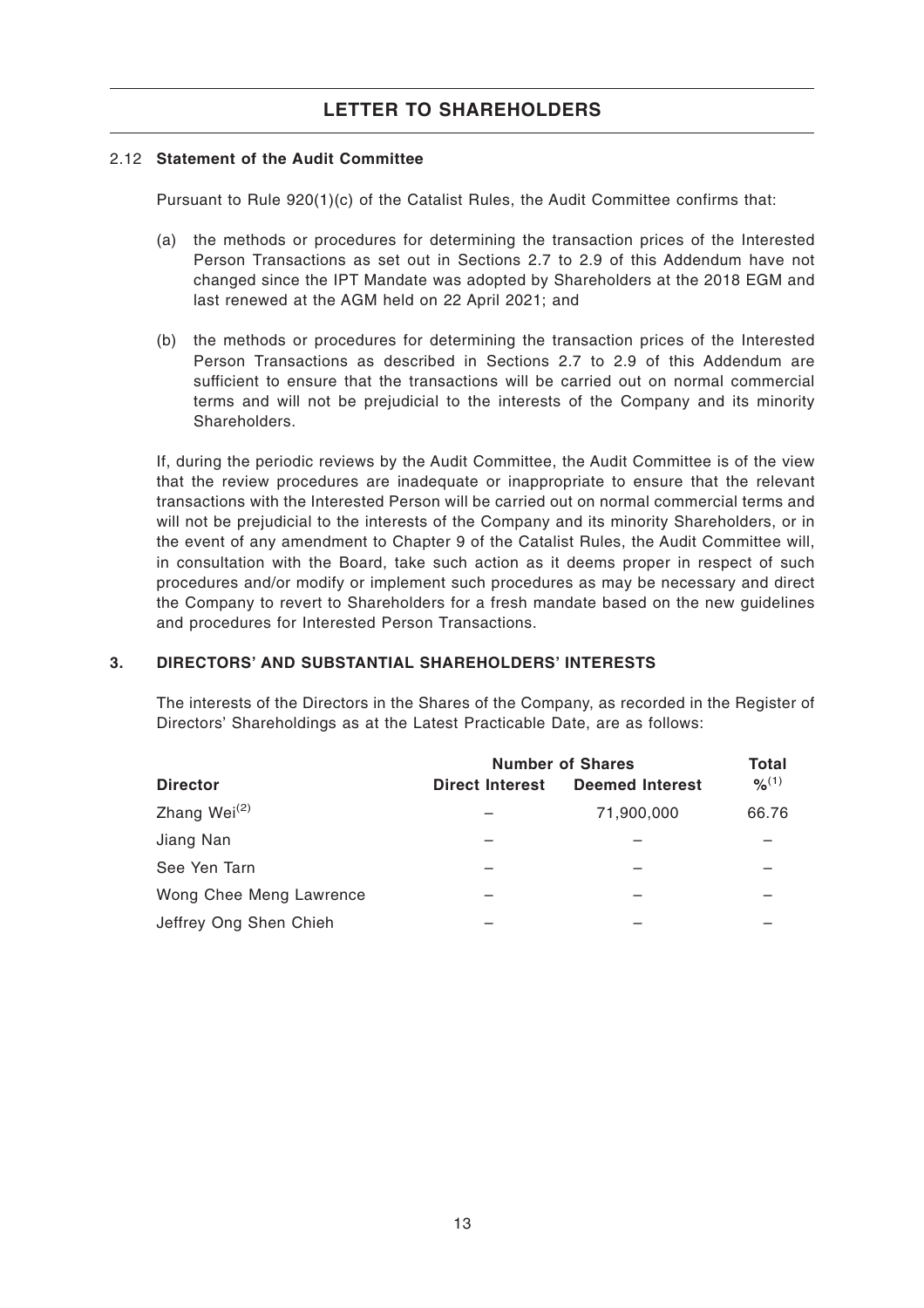The interests of the Substantial Shareholders in the Shares of the Company, as recorded in the Register of Substantial Shareholders as at the Latest Practicable Date, are as follows:

|                                          | <b>Number of Shares</b> | Total                  |             |
|------------------------------------------|-------------------------|------------------------|-------------|
| <b>Substantial Shareholder</b>           | <b>Direct Interest</b>  | <b>Deemed Interest</b> | $9/6^{(1)}$ |
| Weiye Holdings Limited <sup>(2)(3)</sup> | 71,900,000              |                        | 66.76       |
| Zhang Wei <sup>(2)</sup>                 |                         | 71,900,000             | 66.76       |
| Chen Zhiyong <sup>(3)</sup>              |                         | 71,900,000             | 66.76       |

#### **Notes:**

- (1) The percentage is calculated based on 107,700,000 issued ordinary shares of the Company (excluding treasury shares) as at the Latest Practicable Date.
- (2) Zhang Wei is deemed to have an interest in the Shares held by Weiye Holdings Limited ("**Weiye**"), by virtue of his shareholding in Weiye and Section 7 of the Companies Act.
- (3) Chen Zhiyong is deemed to have an interest in the Shares held by Weiye, by virtue of his shareholding in Weiye and Section 7 of the Companies Act.

### **4. DIRECTORS' RECOMMENDATIONS**

The Non-Executive and Non-Independent Chairman of the Company, Zhang Wei, is a director and controlling shareholder of Weiye Holdings Limited. As such, he will abstain from making any recommendations in connection with the Proposed Renewal of IPT Mandate.

Save as disclosed herein, none of the Directors or Substantial Shareholders of the Company have any interest, direct or indirect, in the Proposed Renewal of IPT Mandate.

Having fully considered the rationale for and benefits of the IPT Mandate set out in Sections 2.3 and 2.4 of this Addendum, the Recommending Directors believe that the Proposed Renewal of IPT Mandate is in the best interests of the Company and its Shareholders.

The Recommending Directors are of the opinion that the review procedures as set out in Sections 2.7 to 2.9 of this Addendum for determining transaction prices of the Interested Person Transactions are sufficient to ensure that the Interested Person Transactions will be carried out on normal commercial terms and will not be prejudicial to the interests of the Company and its minority Shareholders. Accordingly, they recommend that Shareholders vote in favour of Ordinary Resolution 7 relating to the Proposed Renewal of IPT Mandate as set out in the Notice of AGM.

The Recommending Directors, in rendering their recommendation, have not had regard to the specific investment objectives, financial situation, tax position or unique needs and constraints of any Shareholder. As different Shareholders would have different investment objectives, the Recommending Directors recommend that any individual Shareholder who may require advice in the context of his specific investment portfolio, should consult his stockbroker, bank manager, solicitor, accountant or other professional advisers.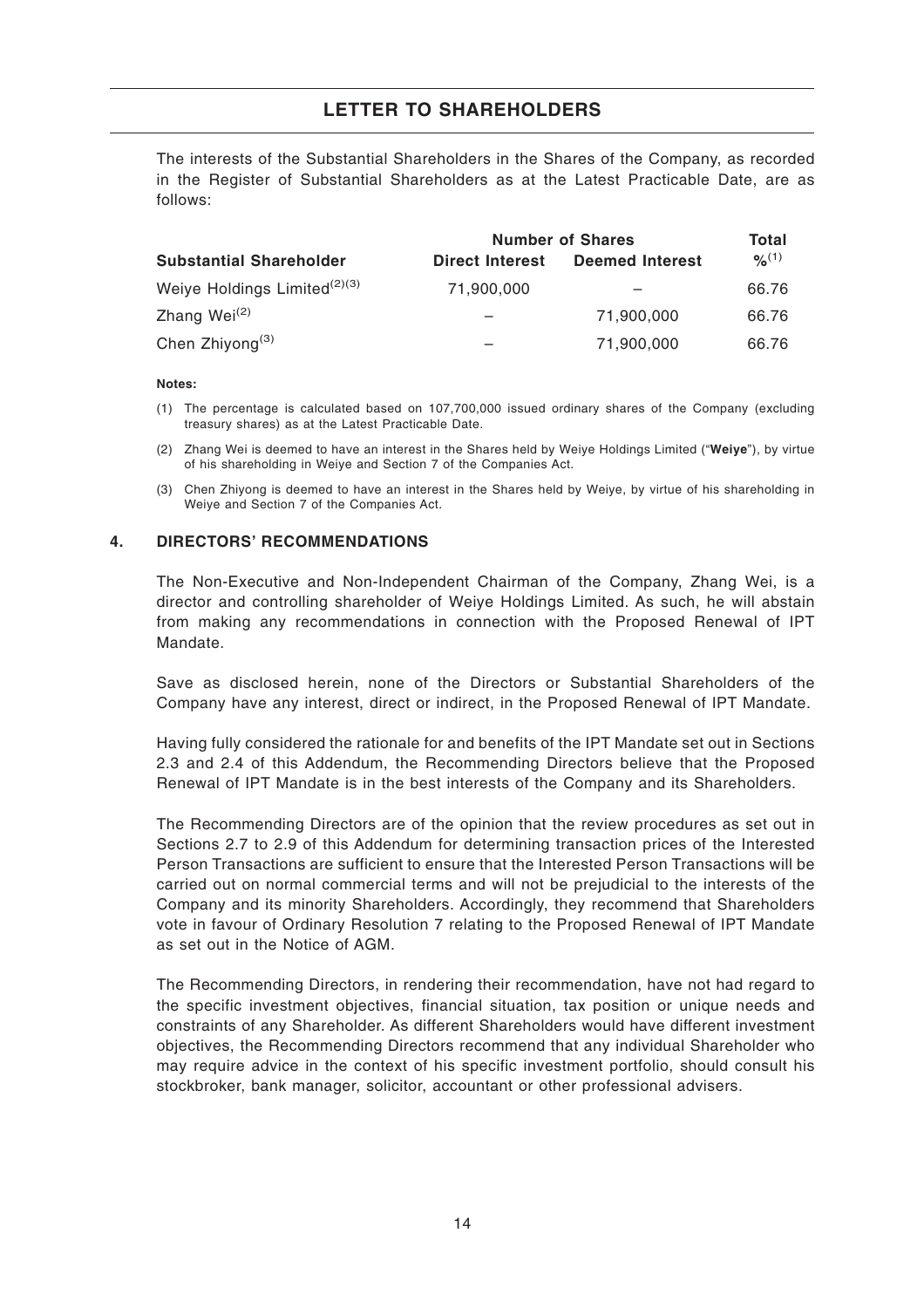## **5. ABSTENTION FROM VOTING**

In accordance with Rule 920(1)(b)(viii) of the Catalist Rules, Weiye Holdings Limited and its Associates shall abstain from voting in respect of each of their shareholdings on Ordinary Resolution 7 relating to the Proposed Renewal of IPT Mandate as set out in the Notice of AGM. Furthermore, Weiye Holdings Limited and its Associates shall decline appointment to act as proxies to vote at the AGM in respect of Ordinary Resolution 7 relating to the Proposed Renewal of IPT Mandate for other Shareholders unless the Shareholders concerned have given specific voting instructions as to the manner in which his/her votes are to be cast at the AGM.

### **6. DIRECTORS' RESPONSIBILITY STATEMENT**

The Directors collectively and individually accept full responsibility for the accuracy of the information given in this Addendum and confirm after making all reasonable enquiries, that to the best of their knowledge and belief, this Addendum constitutes full and true disclosure of all material facts about the Proposed Renewal of the IPT Mandate, the Company and its subsidiaries, and the Directors are not aware of any facts the omission of which would make any statement in this Addendum misleading.

Where information in the Addendum has been extracted from published or otherwise publicly available sources or obtained from a named source, the sole responsibility of the Directors has been to ensure that such information has been accurately and correctly extracted from those sources and/or reproduced in the Addendum in its proper form and context.

## **7. INSPECTION OF DOCUMENTS**

The following documents will be available for inspection at the Company's registered office at 10 Bukit Batok Crescent, #06-05 The Spire, Singapore 658079 during normal business hours from the date of this Addendum up to and including the date of the 2022 AGM:

- (a) the Constitution; and
- (b) the 2021 Annual Report.

Yours faithfully, For and on behalf of the Board of Directors of **EINDEC CORPORATION LIMITED**

Shirley Tan Sey Liy Company Secretary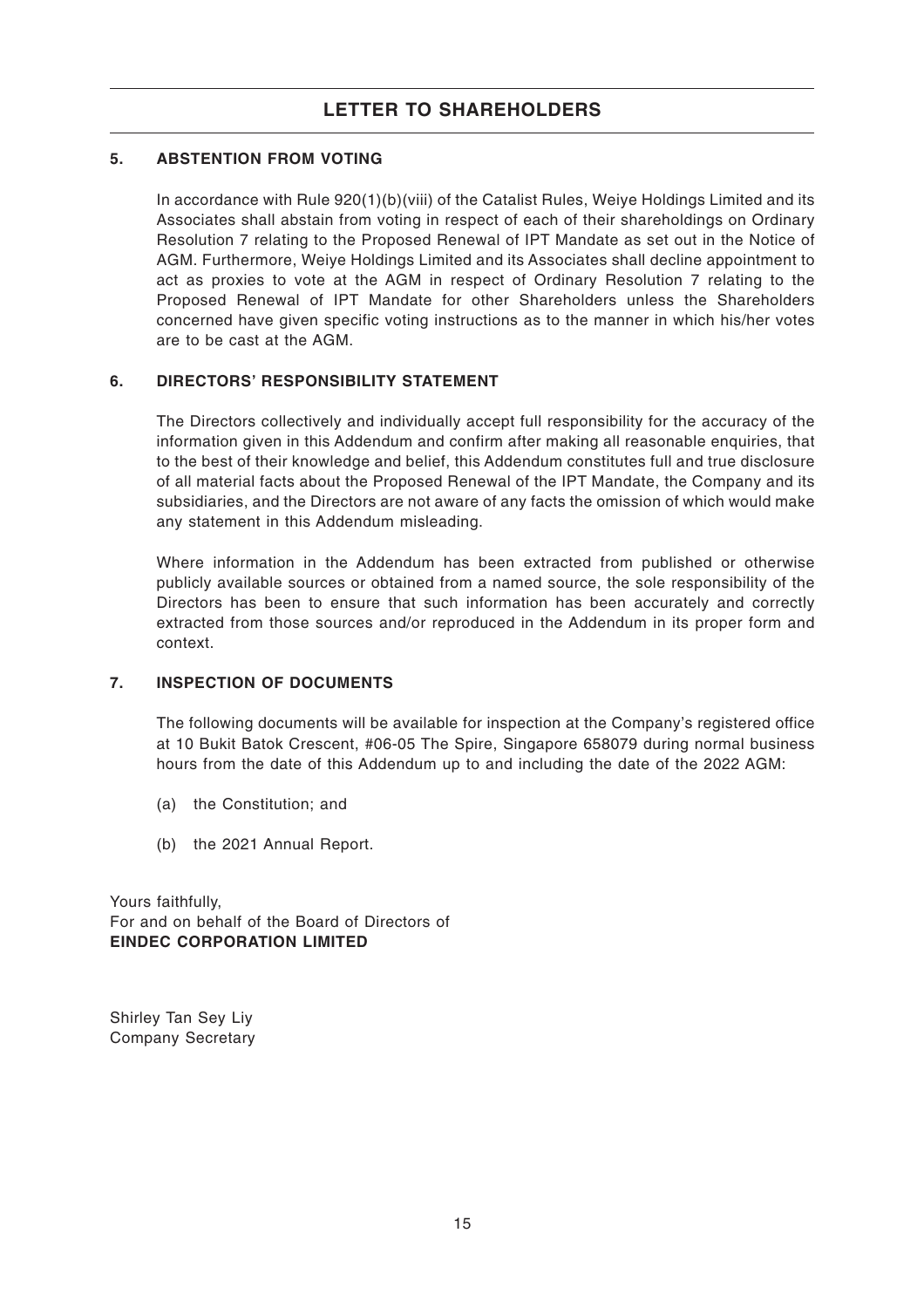## **APPENDIX – GENERAL INFORMATION RELATING TO CHAPTER 9 OF THE CATALIST RULES**

## **1. INTRODUCTION**

Chapter 9 of the Catalist Rules applies to transactions between a party that is an entity at risk and a counter party that is an interested person. The objective of Chapter 9 of the Catalist Rules is to guard against the risk that interested persons could influence a listed company, its subsidiaries or associated companies to enter into transactions with interested persons that may adversely affect the interests of the listed company or its shareholders.

The aforementioned terms "entity at risk", "interested person" and "associated companies" as well as other terms used are defined below.

## **2. MAIN TERMS USED IN CHAPTER 9 OF THE CATALIST RULES**

- (a) An "**approved exchange**" means a stock exchange that has rules which safeguard the interests of shareholders against interested person transactions according to similar principles to Chapter 9 of the Catalist Rules.
- (a) An "**associate**" means:
	- (i) in relation to any director, chief executive officer or controlling shareholder (being an individual):
		- 1. his immediate family;
		- 2. the trustees of any trust of which he or his immediate family is a beneficiary or, in the case of a discretionary trust, is a discretionary object; and
		- 3. any company in which he and his immediate family together (directly or indirectly) have an interest of 30% or more.
	- (ii) in relation to a substantial shareholder or a controlling shareholder (being a company), means any other company which is its subsidiary or holding company or is a subsidiary of such holding company or one in the equity of which it and/or such other company or companies taken together (directly or indirectly) have an interest of 30% or more.
- (b) An "**associated company**" means a company in which at least 20% but not more than 50% of its shares are held by the listed company or group.
- (c) A "**chief executive officer**" means the most senior executive officer who is responsible under the immediate authority of the board of directors for the conduct of the business of the listed company.
- (d) A "**controlling shareholder**" of a listed company means a person who (i) holds directly or indirectly 15 per cent or more of the voting rights in the listed company. The SGX-ST may determine that a person who satisfies this section is not a controlling shareholder; or (ii) a person who in fact exercises control over a company.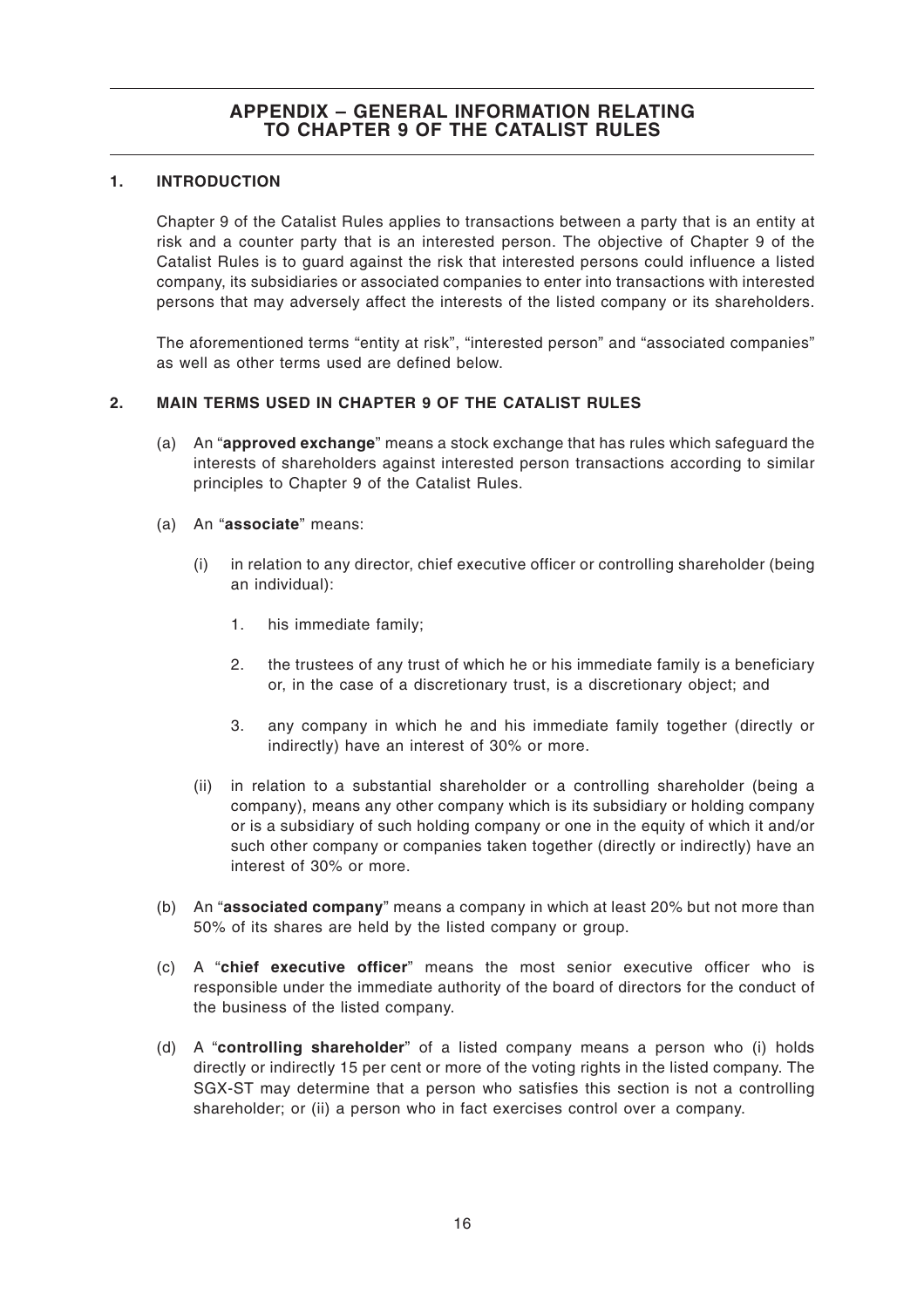- (e) An "**entity at risk**" means:
	- (i) the listed company;
	- (ii) a subsidiary of the listed company that is not listed on the SGX-ST or an approved exchange; or
	- (iii) an associated company of the listed company that is not listed on the SGX-ST or an approved exchange, provided that the listed company and/or its subsidiaries (the "**listed group**"), or the listed group and its interested person(s), has control over the associated company.
- (f) An "**interested person**" means a director, chief executive officer or controlling shareholder of the listed company or an associate of such director, chief executive officer or controlling shareholder.
- (g) An "**interested person transaction**" means a transaction between an entity at risk and an interested person.

## **3. MATERIALITY THRESHOLDS, DISCLOSURE REQUIREMENTS AND SHAREHOLDERS' APPROVAL**

Except for certain transactions which, by reason of the nature of such transactions, are not considered to put the listed company at risk to its interested persons and are hence excluded from the ambit of Chapter 9 of the Catalist Rules, immediate announcement and/or shareholders' approval would be required in respect of transactions with interested persons if certain financial thresholds (which are based on the value of the transaction as compared with the listed company's latest audited consolidated NTA) are reached or exceeded.

### Immediate Announcement

An immediate announcement is required where

- (a) the interested person transaction is of a value equal to, or more than, 3% of the group's latest audited NTA; or
- (b) the aggregate value of all transactions entered into with the same interested person during the same financial year amounts to 3% or more of the group's latest audited net tangible assets, the listed company must make an immediate announcement of the latest transaction and all future transactions entered into with the same interested person during that financial year.

### Shareholders' Approval

Shareholders' approval is required where the interested person transaction is of a value equal to, or more than:

(a) 5% of the listed group's latest audited NTA; or